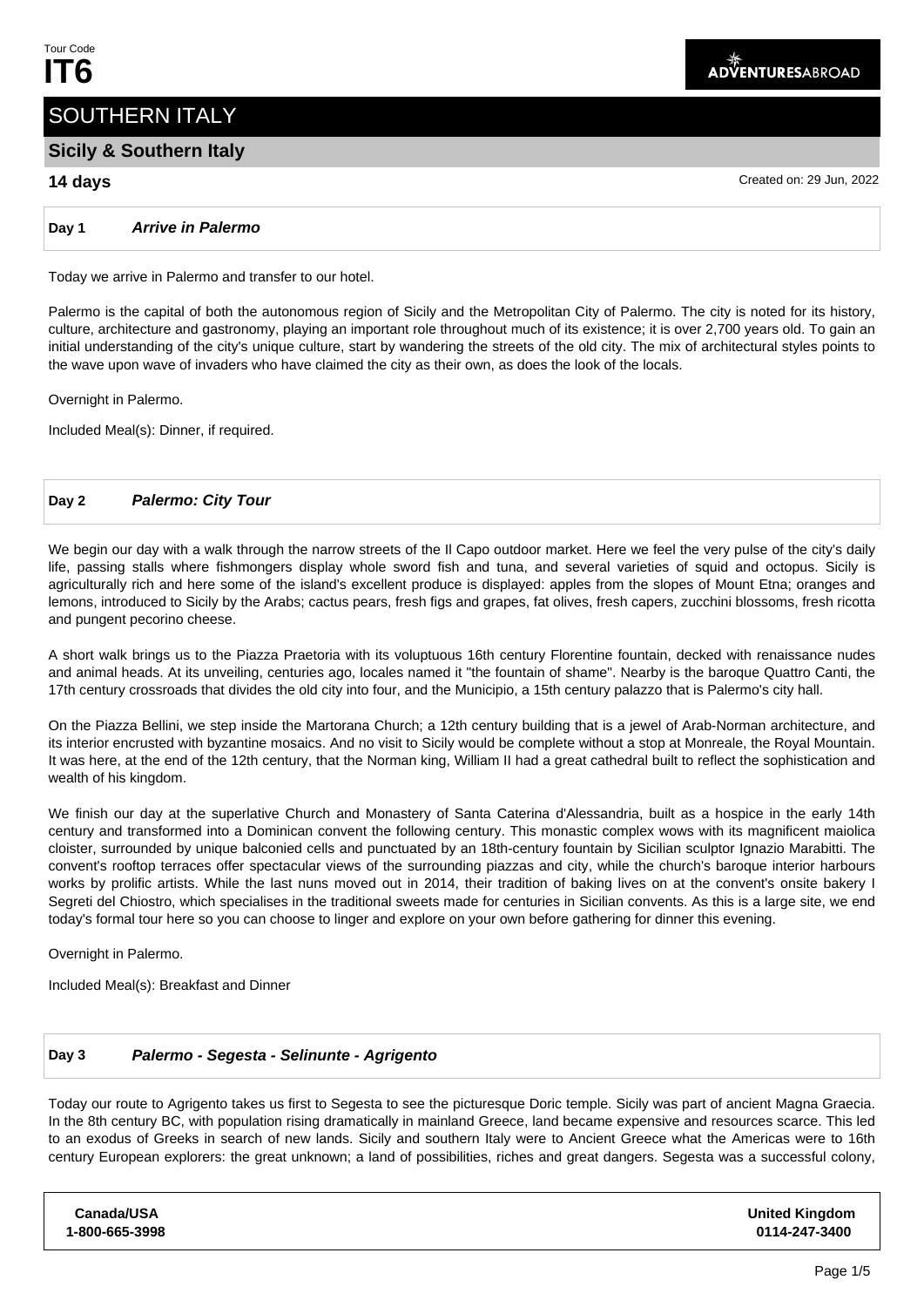which fought with its rival Selinunte to the south, our next stop.

After a break for lunch, we visit the the ruins of Selinunte, some of the most impressive of the ancient Greek world and one of the most captivating sites in Sicily. Selinos (as it was known to the Greeks) was once one of the richest and most powerful cities in the world, with over 100,000 inhabitants and an unrivalled temple-building program. The city was forgotten until the middle of the 16th century, when a Dominican monk identified its location. Excavations began in 1823, courtesy of two English archaeologists.

We continue to Agrigento for dinner and overnight.

Overnight in Agrigento.

Included Meal(s): Breakfast and Dinner

#### **Day 4 Agrigento: Site Tour - Piazza Armerina - Enna**

This morning we tour the magnificent series of temples of Agrigento. The five elevated temples are a picture-perfect tribute to the indomitably of paganism. Time, earthquakes, vicious Punic Wars, and the rise of Christianity have taken their toll, and the temples have been named official World Heritage landmarks.

Then, leaving behind the ancient Greek world behind, we drive inland across the island where, near the town of Piazza Armerina, we explore the remarkable ruins of a Roman villa. Built at the end of the 4th century AD, this vast complex which includes extensive baths, reception rooms, and private apartments may have been an imperial villa of Diocletian's co-emperor, Maximianus. The villa contains some of the most beautiful and extensive Roman mosaics to be found anywhere, including detailed and colourful hunting scenes, images from mythology, and a charming sequence of bikini-clad ladies doing aerobics!

We continue to Enna where you will have some free time to explore the town. See the Castello di Lombardia or Torre di Federico II for stunning views; your Tour Leader will point you in the right direction.

Overnight in Enna.

Included Meal(s): Breakfast and Dinner

#### **Day 5 Enna - Siracusa: Archaeological Park**

Today we drive toward the eastern side of the island, coming within sight of the slopes of Mount Etna. At 3313 m (10,866 feet), Etna is one of the earth's most active volcanoes -- both a blessing and a curse for the local people. The surrounding lands are extremely fertile, but there looms the constant possibility of an eruption. The nearby city of Catania was almost completely buried by lava flows in 1669.

We arrive at Siracusa (Syracuse) and tour of the Archaeological Park, including the Greek theatre, Monumental Altar of Hieron II, and the Latomia del Paradiso (quarry with the Ear of Dionysius). After a break for lunch we have a walking tour of Ortygia (old Siracusa), wandering the narrow streets of the old city where we see the Temple of Apollo, Fountain of Aretusa, the main piazza, and the Duomo, a former Temple of Athena.

Overnight in Siracusa.

Included Meal(s): Breakfast and Dinner

### **Day 6 Siracusa - Mount Etna - Taormina**

We depart Siracusa and drive up the east coast to Taoromina, with stunning views of Mount Etna. We'll make a detour and drive up the side of Etna -- have a sweater handy as we'll be approaching 1800m / 6,000 ft! (depending on weather, we may explore Mount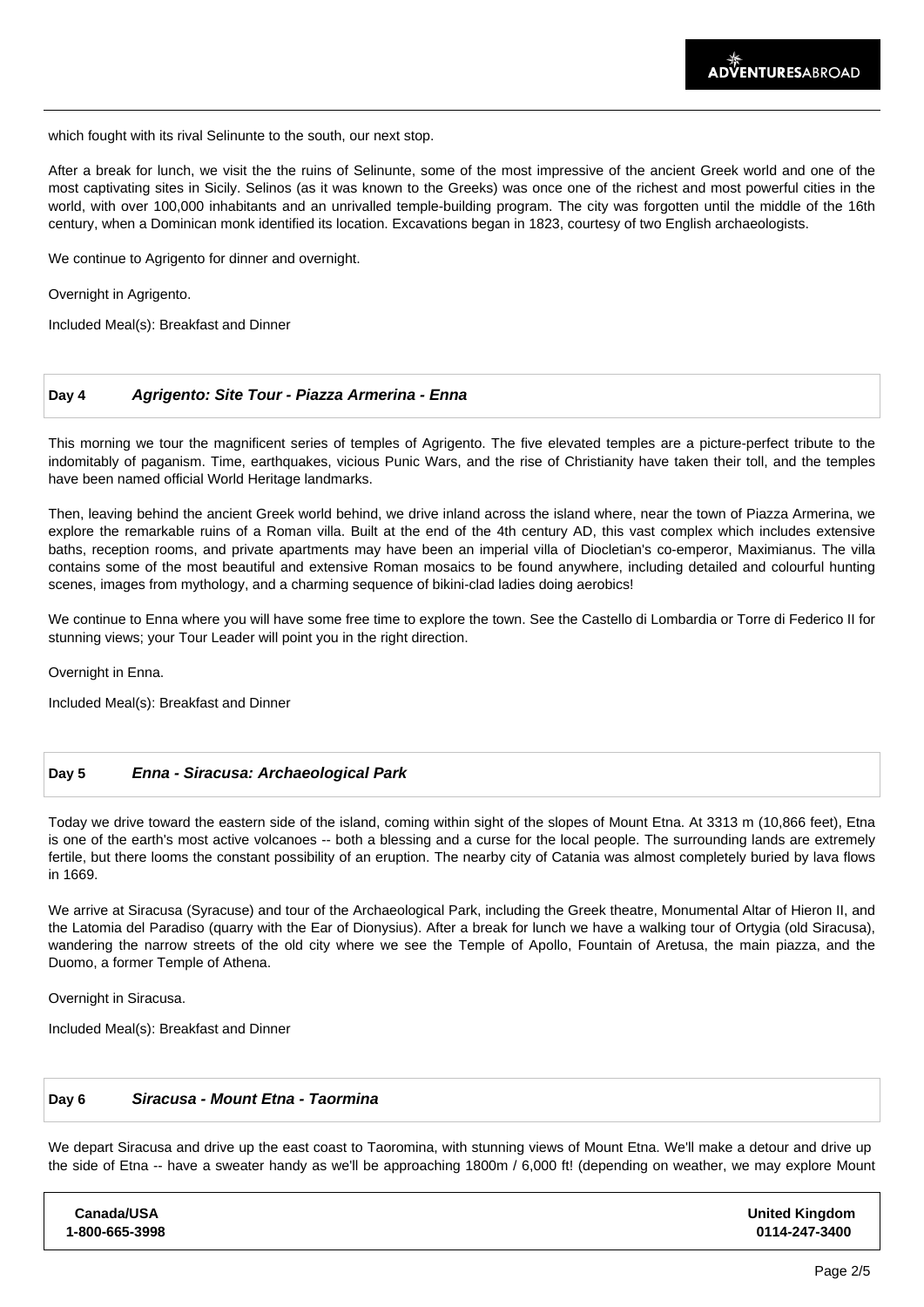Etna tomorrow instead). This is the highest volcano in Europe and one of most active of the world; its spectacular eruptions and its fiery lava flows have always aroused the interest of scientists, along with the curiosity of visitors from all over the world.

We continue to Taormina, arguably the most beautiful town in Sicily, an old hilltop town full of history and culture and by the sea. Taormina is also famous for incredible heritage in history, archaeology and architecture, as well as for its reputation in welcoming travellers.

Overnight in Taormina.

Included Meal(s): Breakfast and Dinner

### **Day 7 Taormina: City Touring**

Today we'll have a leisurely walking tour of the town, starting with the almost perfectly-preserved Greco-Roman amphitheatre, Taormina's greatest treasure. In ancient days, the 3rd-century cliff-side arena seated 5,000 spectators, with Mount Etna framed perfectly as a backdrop to the 1,800 year old stage.

We see also the Palazzo Corvaia with its blend of Arab, Norman, and Catalan elements where, in 1410, Sicily's first parliament was convened. The Corso Umberto I is a charming pedestrian street that runs the length of town. There are many shops and boutiques along the way and at the Piazza IX Aprile, there are lovely views of Naxos harbour and the Italian mainland across the straits. Perched on a peak above the town is the medieval fortress. In the Piazza del Duomo where Taormina's 15th century basilica/cathedral stands, there is a fountain topped by the symbol of the town: the statue of a female centaur.

The afternoon is yours for independent exploration.

Overnight in Taormina.

Included Meal(s): Breakfast and Dinner

### **Day 8 Taormina, Sicily - Paestum, Italian Mainland**

This morning we take a short ferry ride from Sicily to the Italian mainland and then proceed by motor coach to Paestum.

The three Doric Greek temples of Paestum are among the best preserved in the world, even rivaling those of Sicily and Athens. Originally built without any mortar or cement (they were simply covered by roofs of terra-cotta tiles supported by wooden beams) the temples remained standing even after the great earthquake of AD 69 reduced Pompeii's streets to a pile of rubble. After a period of native Italian control in the 5th and 4th centuries BC, it fell to the Romans in 273 BC and was renamed Paestum, remaining a Roman town until the deforestation of nearby hills turned the town into a swampy mush. Plagued by malaria and syphilitic pirates, Paestum's ruins lay relatively untouched until they were rediscovered in the 18th century.

Overnight in Paestum.

Included Meal(s): Breakfast and Dinner

### **Day 9 Paestum - National Archaeological Museum - Pompeii**

Today we travel to Naples where we see the colourful harbour front and the Castel dell'Ovo, a 12th-century fortress built on the ruins of an ancient villa, before our visit to the National Archaeological Museum. This impressive facility houses one of the world's most comprehensive collections of Greek and Roman antiquities. The museum stands on top of Santa Teresa Hill and was originally built as a military barrack later transformed into a university campus. It was remodeled in 1790 to receive the treasures of Pompeii and Herculaneum.

| Canada/USA     | <b>United Kingdom</b> |
|----------------|-----------------------|
| 1-800-665-3998 | 0114-247-3400         |
|                |                       |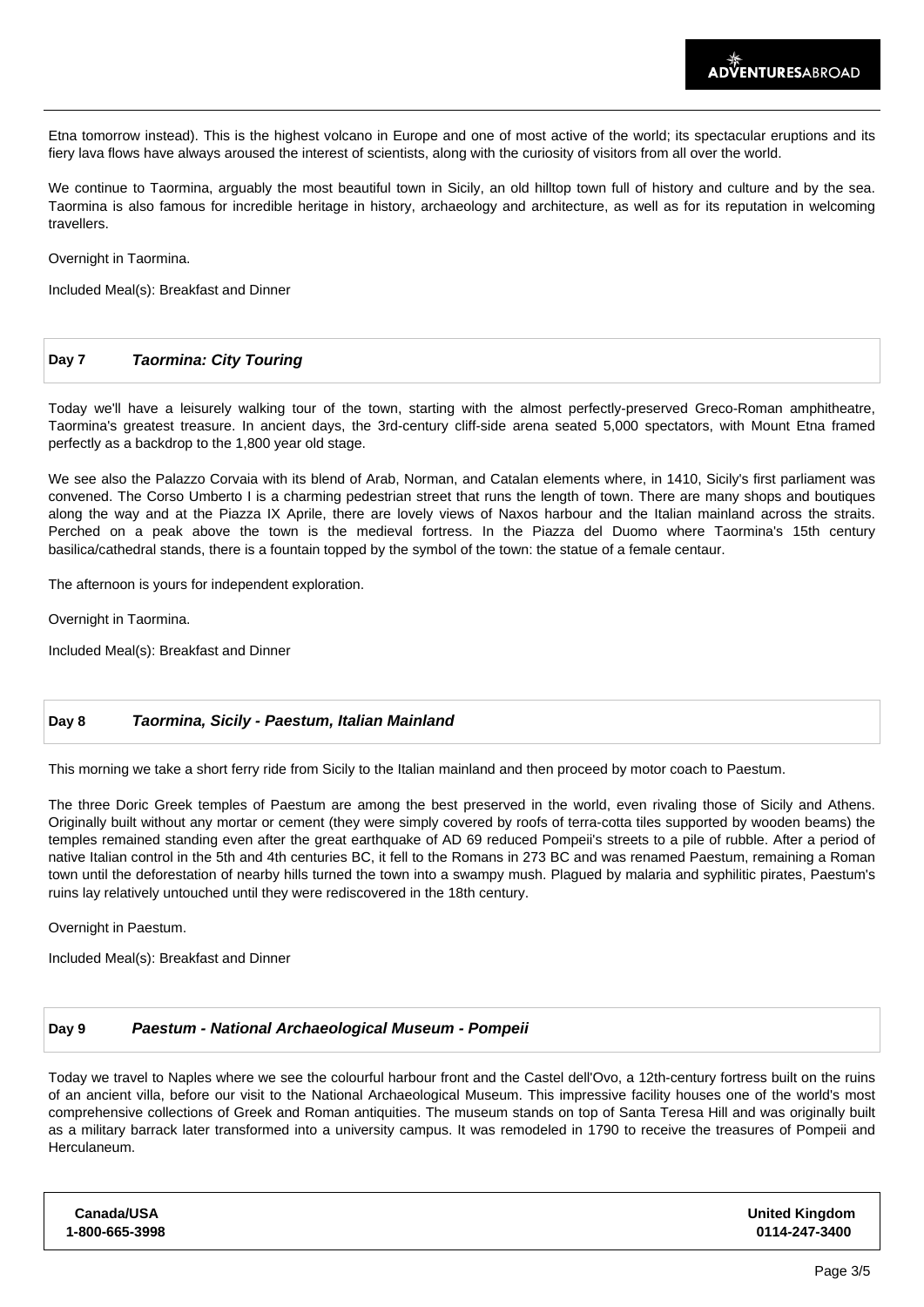Our next stop is the ancient site of Pompeii. Dug out from the inundation of volcanic ash and pumice stone that covered it by the eruption of Mount Vesuvius in AD 79, the entire area is a fantastic record of how ordinary Romans lived their lives. We will see the House of Vetti, the most elegant of the Pompeii villas and we also look at the House of Mysteries. The nearby House of Faun takes up a city block and has four different dining parlours and two spacious gardens.

Overnight in Pompeii.

Included Meal(s): Breakfast and Dinner

### **Day 10 Pompeii: Herculaneum & the Amalfi Coast**

This morning we visit Herculaneum, a small town that was buried under Vesuvius's lava. Our tour here will include the baths, which were built during the reign of Agustus. An outstanding example of how the aristocracy lived is provided at the Casa dei Cervi.

We then drive along the famous Amalfi Coast on a winding road carved out of the rock in the mid-19th century. This scenic and unforgettable drive takes us to Amalfi, a resort town on the peninsula of the same name where we take a walking tour of the city. We will see the beautiful Duomo cathedral with its 13th century bell tower, the main square of the town, and the Cloister of Paradise.

After a break for lunch and some free time in Amalfi, we take the ferry to the port of Salerno where our bus will be waiting. This is a great way to truly experience the spectacular coastline with this relaxing journey (calm weather-permitting!).

On arrival in Salerno we'll rejoin our bus and return to our Pompeii hotel.

Overnight in Pompeii.

Included Meal(s): Breakfast and Dinner

## **Day 11 Pompeii - Monte Cassino - Rome**

Today's journey takes us to north to Rome via Monte Cassino. During the Roman Empire, the abbey located here was one of the great European centres of Christendom and one of the largest repositories of ancient learning. In 1944, Monte Cassino was destroyed by the Allied forces who suspected that it was occupied by German troops. The military cemetery on the nearby hill contains the graves of 1,100 Polish soldiers who lost their lives in the final assault.

Later we continue to Rome.

Overnight in Rome.

Included Meal(s): Breakfast and Dinner

#### **Day 12 Rome: City Tour**

We begin our guided tour<sup>\*</sup> of Rome at the 2,000 year old colosseum. Built to seat 55,000 spectators, this arena staged Rome's most brutal gladitorial combats. Next we walk through the Roman Forum where we will see the Curia, the Rostra, the Temple of Vesta, the Basilica of Constantine, and the Arch of Titus. Continuing onwards and upwards we reach the Campidoglio (Capitoline Hill), seat of the Roman Senate since the 12th century and the original citadel of the city. This beautiful square was redesigned by Michelangelo in the 16th century.

We arrive at Piazza Navona where we can break for lunch at one of the many restaurants and cafes on or near the square. In the square itself we can admire the impressive Fountain of the Four Rivers, with detailed figures representing the Nile, Ganges, Danube and Palata rivers.

| Canada/USA     | <b>United Kingdom</b> |
|----------------|-----------------------|
| 1-800-665-3998 | 0114-247-3400         |